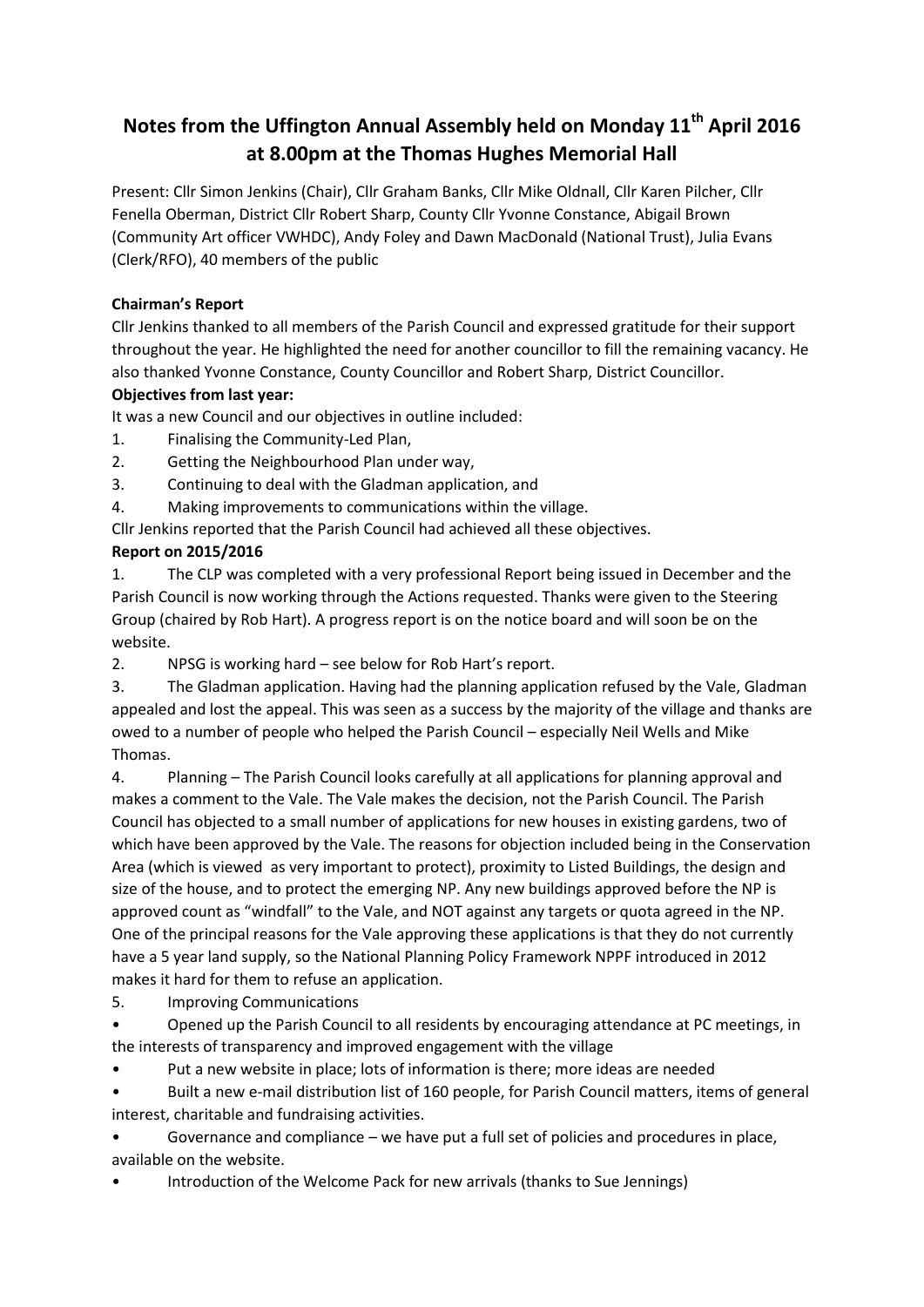• Comments and ideas are welcome on all of these; Is the Parish Council providing the right information?

## **Objectives for 2016/ 2017**

• Sponsor, encourage and assist the NP Steering Group – it is in the interests of all residents and the village in general to have a NP in place asap

- Continue to look very carefully at all applications for planning approval
- Develop plans for the S106 contributions to come from the Station Road development

Sort out the implications for the village of the Oxfordshire Together budget cuts; we have finally received a map of the urban areas showing where grass has been cut by OCC and are going out to tender for the village to take over.

- Work with the Museum Committee of Management, in particular for the essential repairs required to the Museum
- Prepare an Emergency Plan for the village

## **Report from the National Trust**

Andy Foley and Dawn MacDonald were welcomed. They reported that a new general manager has been appointed to this area and they will take up their post in June.

The annual chalking date is moving to the first week in July in the hope of better weather than in previous years. It takes a whole week and use is made of corporate labour. The Easter egg hunt held on Easter Saturday was a huge success. Over 1000 people passed through despite the poor weather. A paraglider was injured recently on White Horse Hill.

Car crime in the car park has fallen since the arrest of a gang of thieves at the start of the year. Thanks were given to the policing team at Faringdon.

A regular news bulletin will be issued this year.

A member of the public asked about the state of the cattle grid. Andy stated that this was OCC Highways responsibility, but he agreed to take a look at it.

Cllr Constance asked about progress on the Loos for the car park. It was reported that funding is in place, but planning permission is required.

The National Trust will be contributing to the White Horse show in the summer.

A member of the public complained that there will be no beacon for the Queen's birthday. It was reported that the National Trust felt that the notice was too short and they were unable to deal with the impact on the natural environment.

## **Report from the Neighbourhood Plan**

Rob Hart reported that the Characterisation Report had been completed. There are now five subgroups made up of a good cross section of all three villages. They are looking at specific topics. By the end of the summer it is hoped that the District Council policies will have been adopted and local nuances added. Once the draft plan is ready it will go to the Vale for checking and finally there will be a village referendum. It is hoped that the plan will be completed by the end of 2017. The next public consultation event will be on  $30<sup>th</sup>$  June.

## **County Councillor's Report**

Cllr Constance reported that Uffington is well advanced on Oxfordshire Together. Stanford Tip – the current thinking is that it will close in 2019. Cllr Constance has raised the possibility of pay to use again.

All bus subsidies have been cancelled. The only hope is for S105 to fund the 67 bus, but it will not go through the villages.